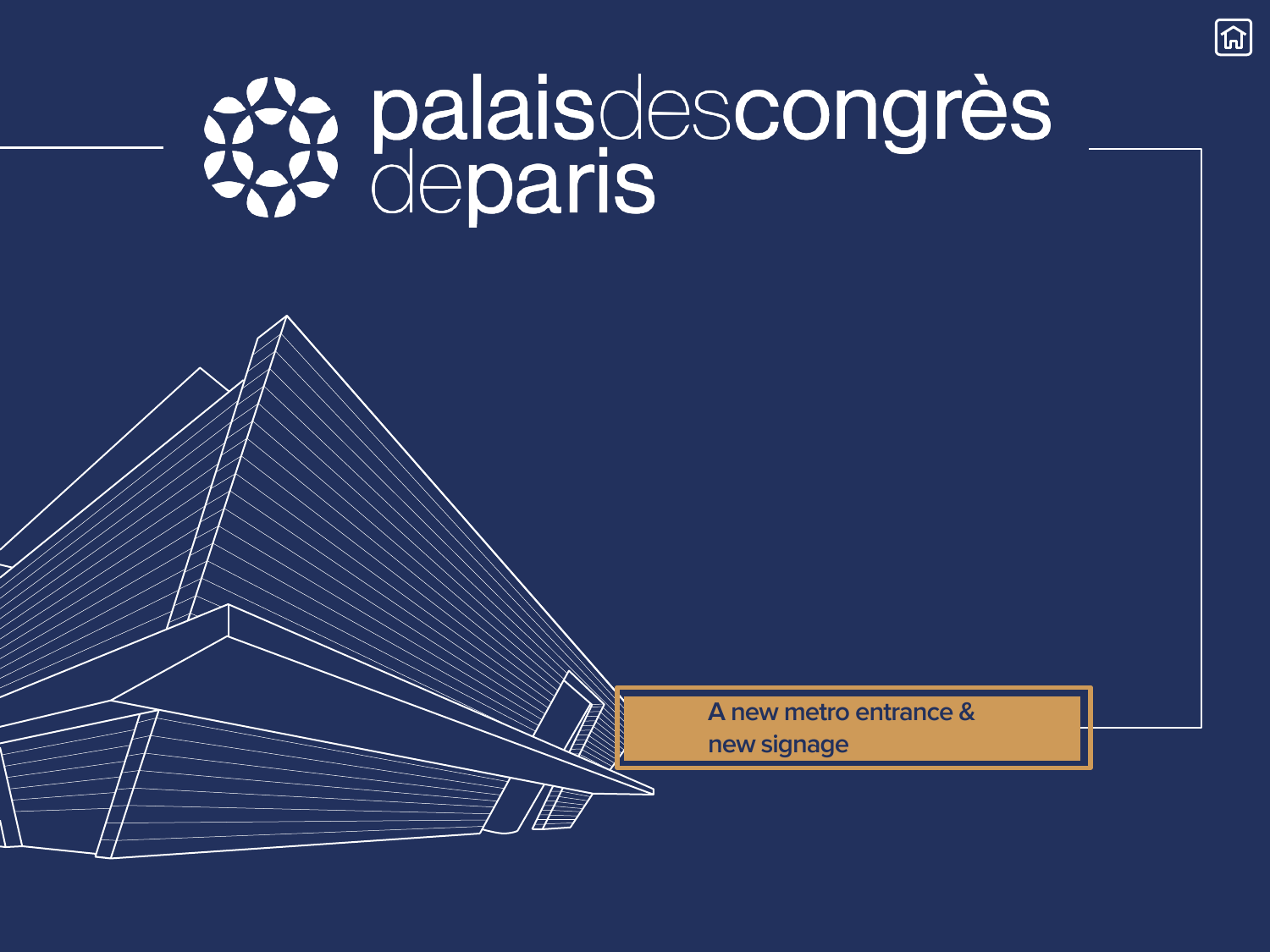# EXTERIOR SIGNAGE (1/6)



*The closest Metro exit (no. 7) is closed. Below is the recommended path from the Neuilly side Metro exit to the Palais's Porte Neuilly 1 entrance*

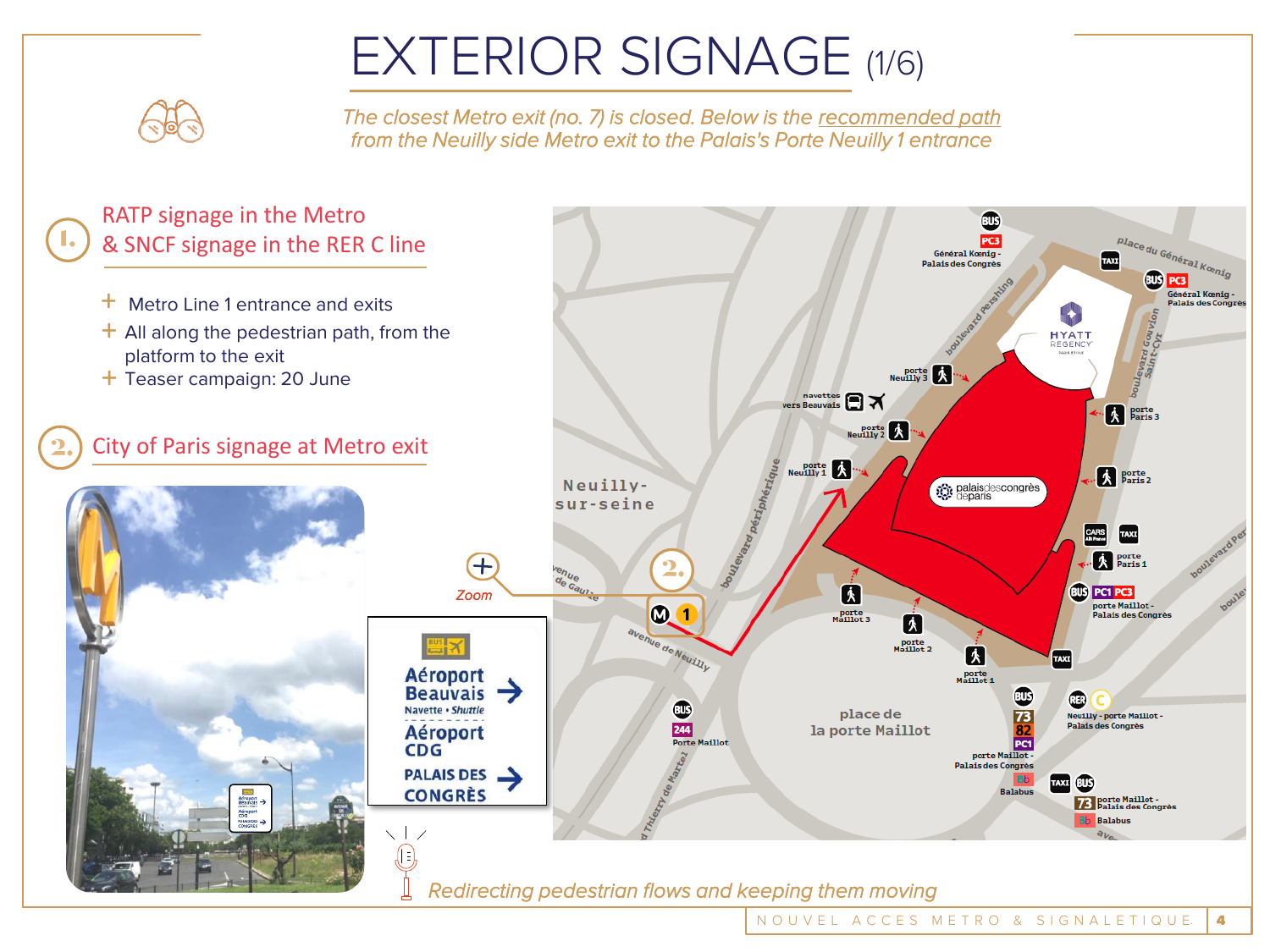## EXTERIOR SIGNAGE (2/6)

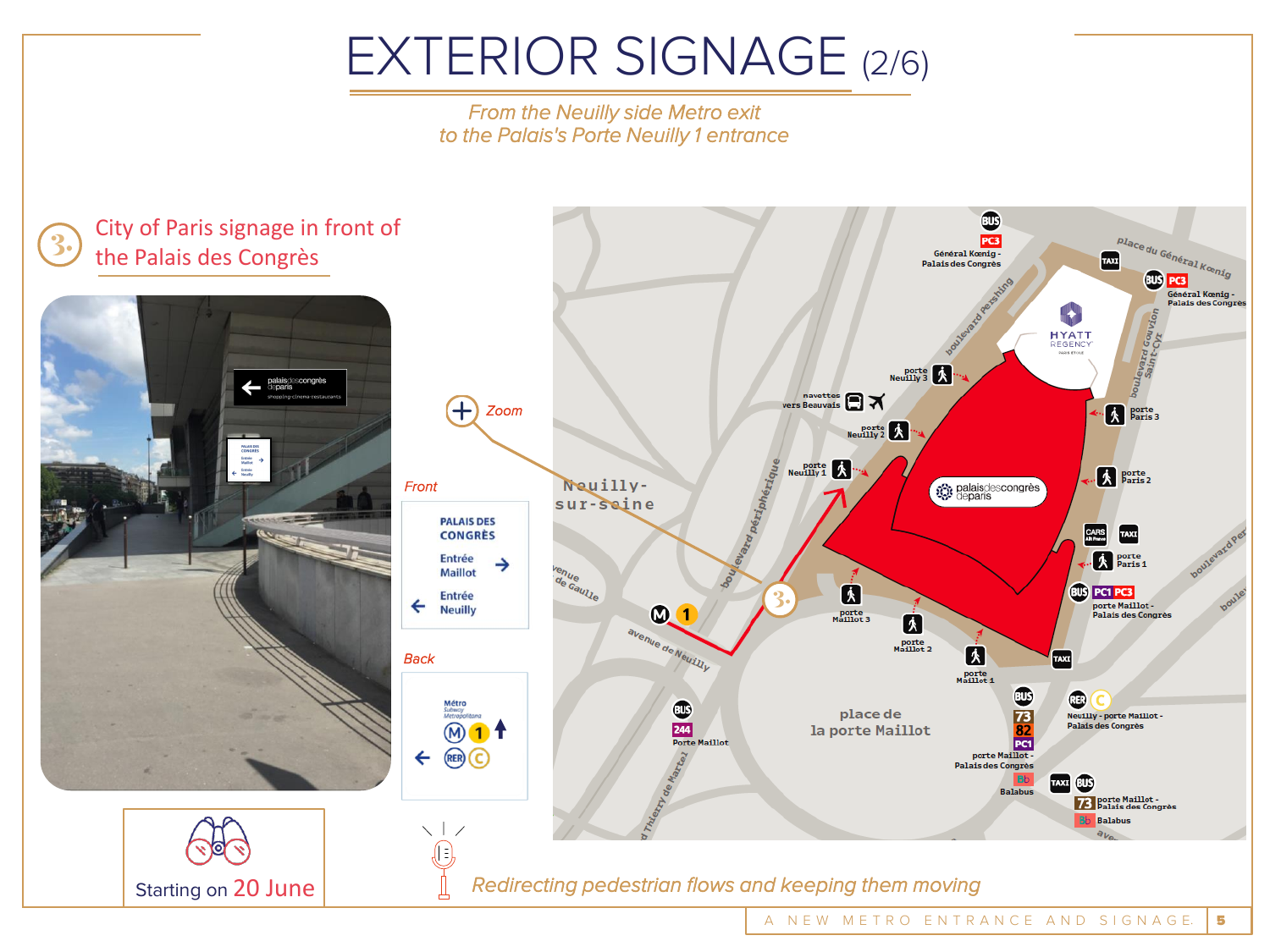## EXTERIOR SIGNAGE (3/6)

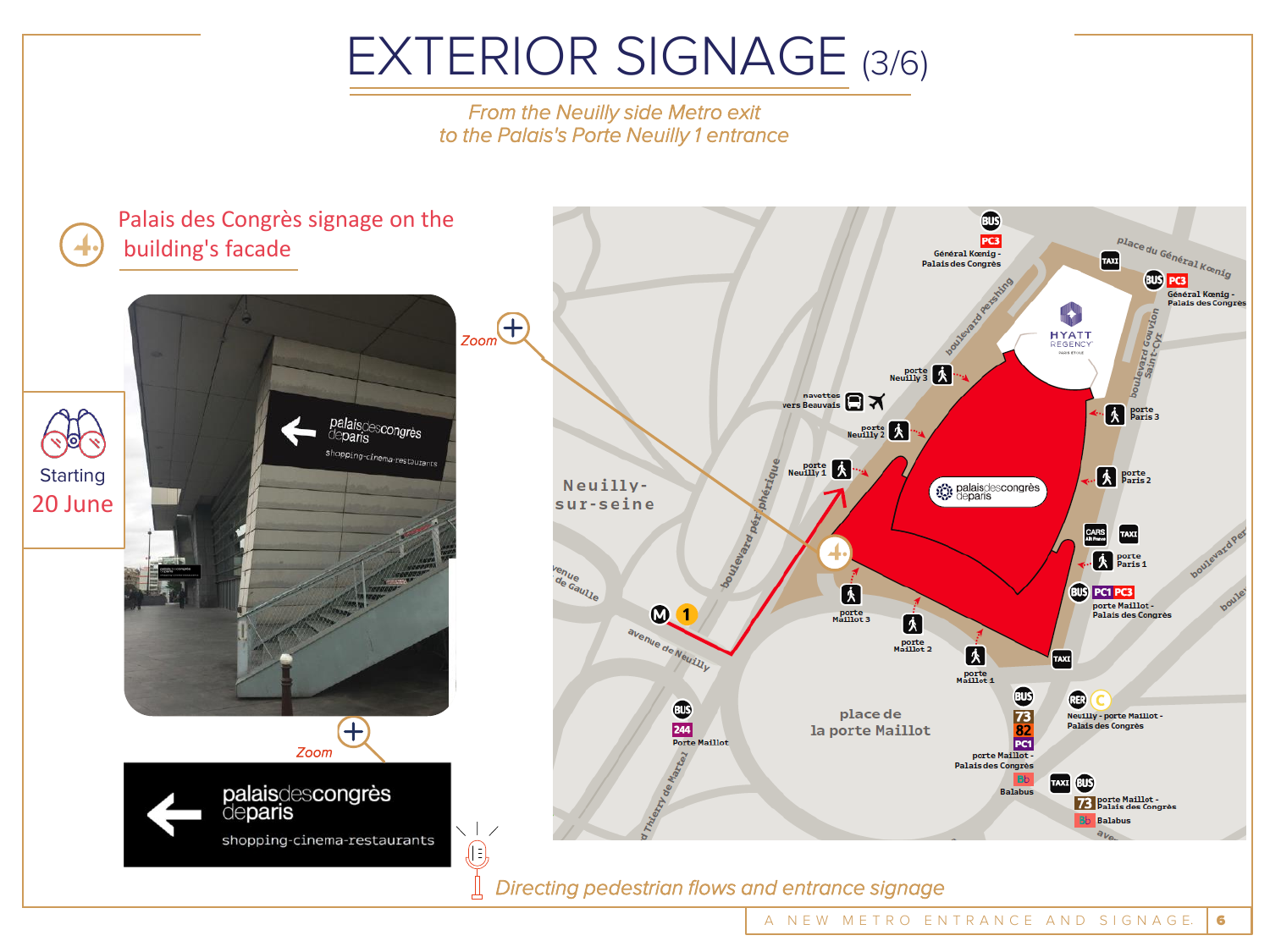## EXTERIOR SIGNAGE (4/6)

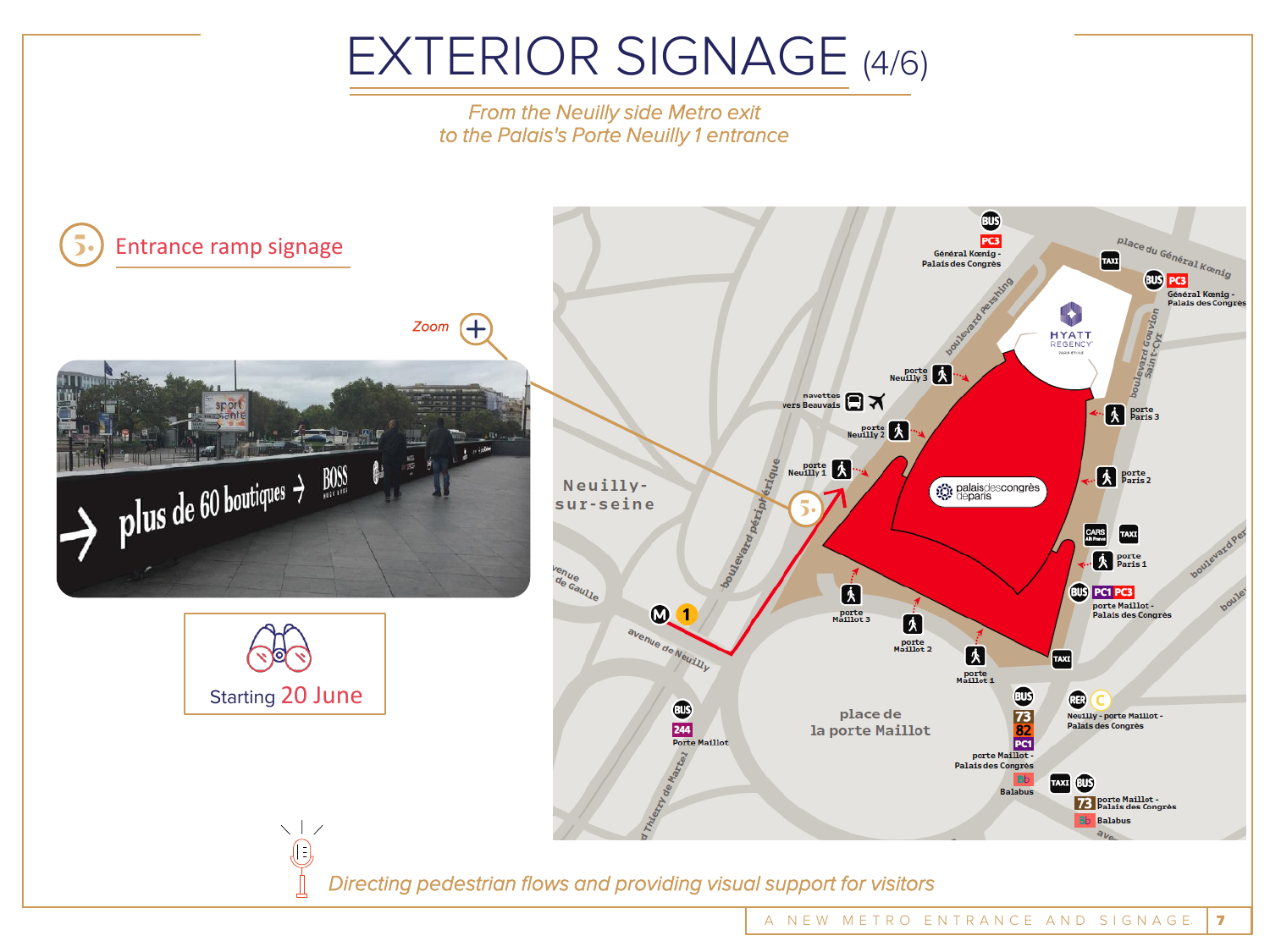#### EXTERIOR SIGNAGE (5/6)